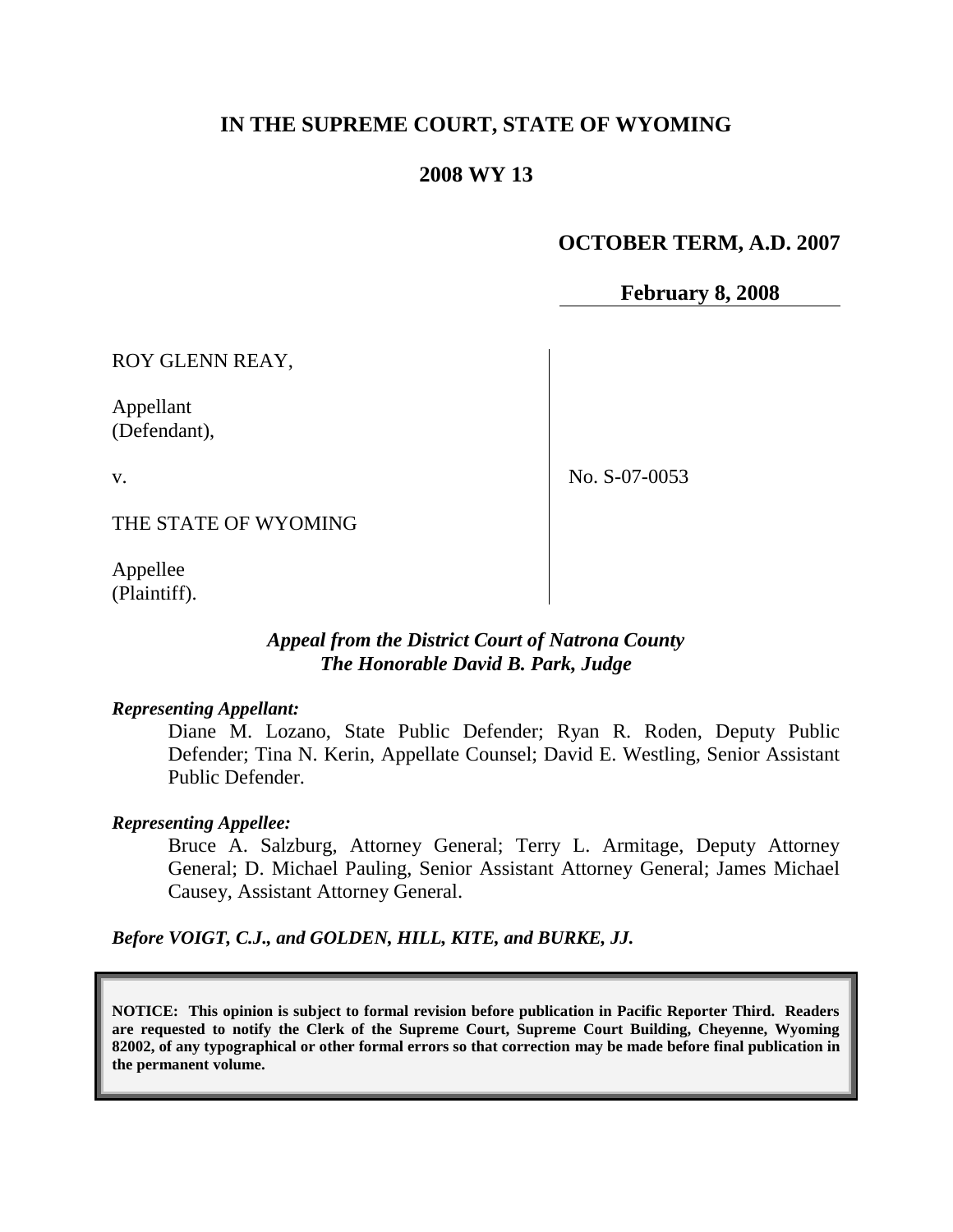### **BURKE, Justice.**

[¶1] Roy Glenn Reay was convicted of burglary, aggravated kidnapping, and battery against a household member. He claims that the district court, at trial, allowed inadmissible testimony on three separate occasions. We will affirm.

### *ISSUE*

[¶2] Mr. Reay presents his issue in the form of an assertion:

The district court violated W.R.E. 404(b) by allowing the State of Wyoming to introduce evidence of prior crimes, wrongs, or acts of Mr. Reay to prove character, and that Mr. Reay acted in conformity with that character.

### *FACTS*

[¶3] Following her divorce, Kelly Meyer moved to Casper, Wyoming, where she met Mr. Reay. They developed a romantic relationship, and eventually lived together. In the autumn of 2003, however, Ms. Meyer broke off their relationship. She moved out of the apartment they had shared. After living in her car for a time, she moved into a trailer home with two acquaintances, hoping that Mr. Reay would not find her there.

[¶4] Shortly after Ms. Meyer moved into the trailer, however, Mr. Reay broke in, awakened her in her bedroom, pushed her to the floor, knelt on top of her, and pinned her to the floor. He began strangling her and beating her with his fist. He twisted her arm behind her back until she thought it was going to break. He yelled at her and called her names too graphic to repeat here. He told her she would not live to see her next birthday because he was going to kill her, take her up to Casper Mountain, and burn her body in a pile of tires. He continued beating her and strangling her, then bit her on the nose. She lost consciousness at least three times, but during periods of consciousness, she begged and pleaded for him to stop.

[¶5] Eventually, Mr. Reay told Ms. Meyer to get up and get dressed so he could take her up to the mountain. As the two exited the trailer, Ms. Meyer stepped out of the door and attempted to lock Mr. Reay inside. She broke away and ran, screaming for help, but Mr. Reay caught up with her, grabbed her, and started dragging her along the street toward his car. Ms. Meyer continued to scream for help, and two neighbors, Ronnell Haddon and Jeffrey Simmons, responded. They observed Mr. Reay holding Ms. Meyer in a "headlock" and trying to "stick her in the car." Ms. Meyer screamed that he was going to kill her, and Mr. Haddon confronted Mr. Reay, demanding that he let Ms. Meyer go. Mr. Reay responded that Ms. Meyer was his "old lady," but she was cheating on him. According to Mr. Haddon, he "knew that this girl was in some serious trouble," so he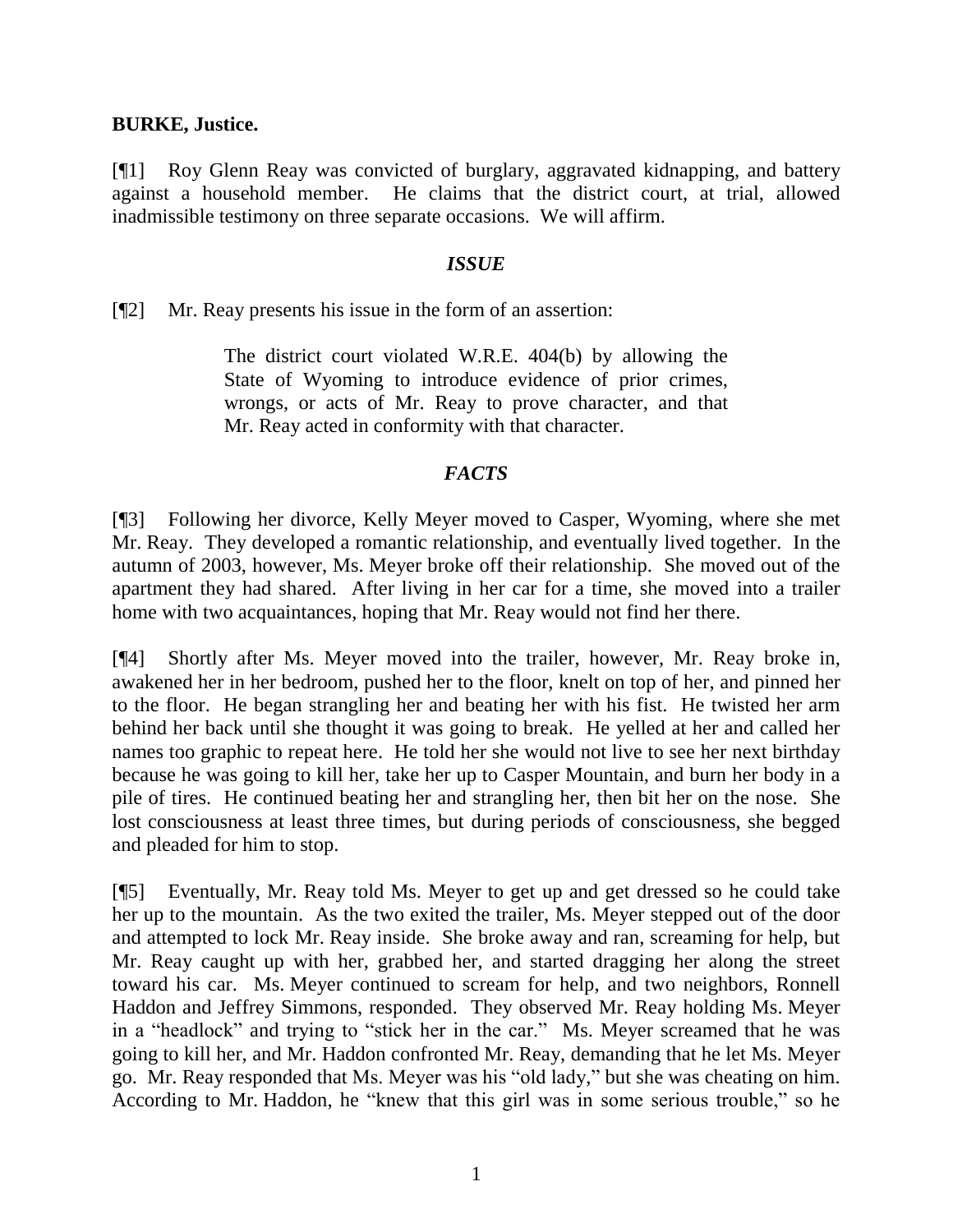raised his fists and again demanded that Mr. Reay release her. Finally, Mr. Reay let her go, and the two neighbors quickly pulled her away from the scene. As Mr. Reay drove away, Mr. Simmons wrote down the car"s license plate number.

[¶6] The neighbors took Ms. Meyer to Mr. Haddon"s trailer, where they called an ambulance and the police. The two observed that she had blood on her hands and face, red marks on her face, swollen eyes, and cuts and bruises. She also had scratches on her back, and was bleeding "pretty bad" from a wound on her finger. The neighbors described Ms. Meyer as "scared to death," "fearful for her life," and "crying and just really extremely distraught." Ms. Meyer was taken to the hospital for emergency medical treatment.

[¶7] Because Mr. Simmons had written down the license plate number, the police soon located and stopped Mr. Reay's car. The driver was not Mr. Reay, however, but a friend of his. The friend reported that Mr. Reay loaned him the car because Mr. Reay was going to Denver. Mr. Reay"s whereabouts in the interim are not documented in the record, but he was not arrested until more than two years after the incident. He was charged with burglary, aggravated kidnapping, and battery against a household member. After trial, the jury convicted Mr. Reay of all three charges. The district court sentenced him to prison for forty years to life on the charge of aggravated kidnapping, four to six years on the charge of burglary, and one year on the charge of battery. Mr. Reay now appeals his convictions and sentence.

# *STANDARD OF REVIEW*

[¶8] Mr. Reay"s counsel objected to the challenged testimony at trial, and so we review the district court"s rulings for abuse of discretion.

> A trial court"s decision on the admissibility of evidence is entitled to considerable deference, and will not be reversed on appeal unless the appellant demonstrates a clear abuse of discretion. "[A]s long as there exists a legitimate basis for the trial court"s ruling, that ruling will not be disturbed on appeal." *Sanchez v. State*, 2006 WY 116, ¶ 20, 142 P.3d 1134, 1140 (Wyo. 2006).

*Leyva v. State*, 2007 WY 136, ¶ 17, 165 P.3d 446, 452 (Wyo. 2007). Even if the district court admitted evidence in error, we must consider whether the error was prejudicial or harmless. *Solis v. State*, 981 P.2d 34, 36 (Wyo. 1999). Error is prejudicial if there is a reasonable possibility that the verdict might have been more favorable to the defendant if the error had not been made. *Id*. Prejudicial error requires reversal, while harmless error does not. W.R.A.P. 9.04.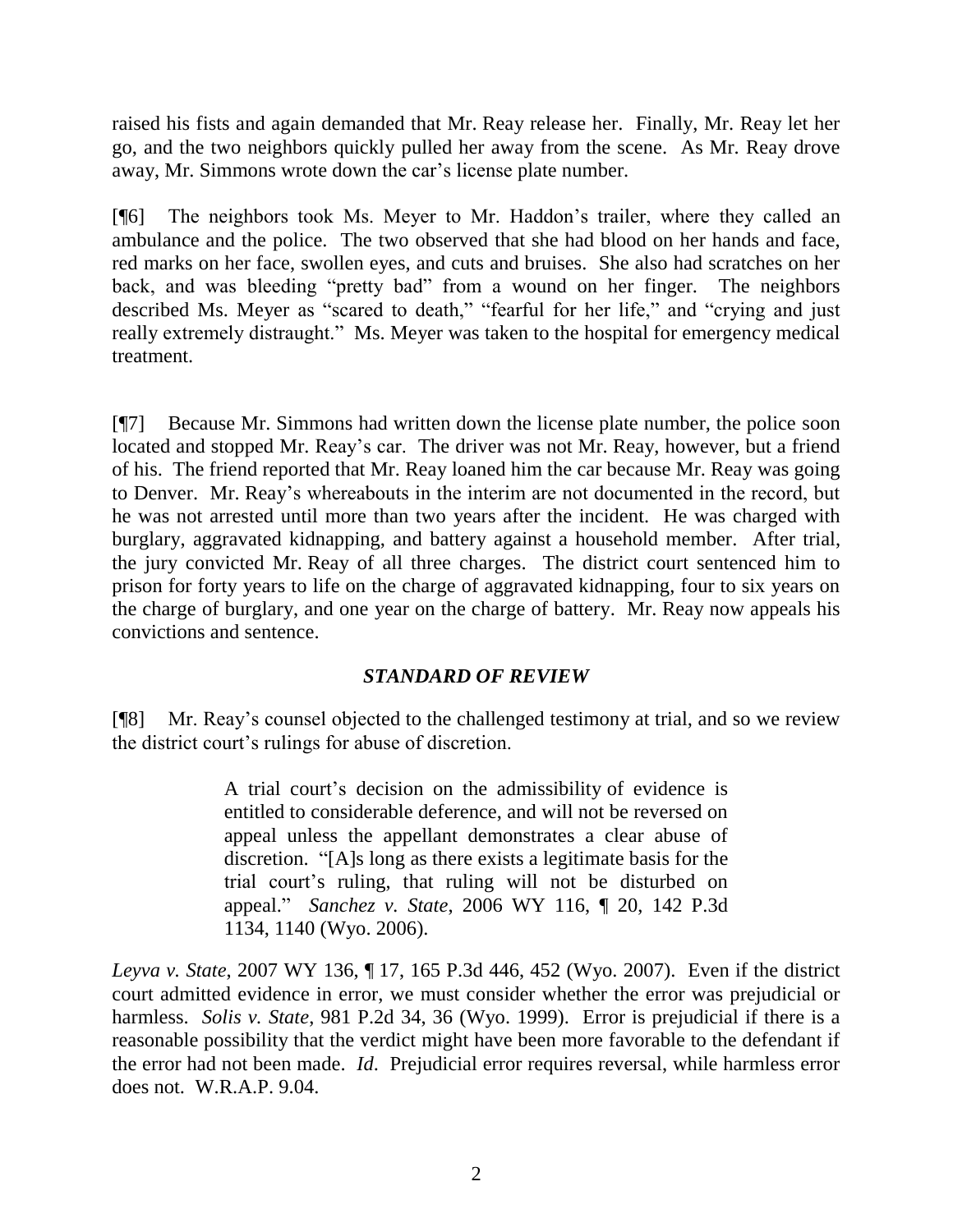## *DISCUSSION*

[¶9] W.R.E. 404(b) provides as follows:

Evidence of other crimes, wrongs, or acts is not admissible to prove the character of a person in order to show that he acted in conformity therewith. It may, however, be admissible for other purposes, such as proof of motive, opportunity, intent, preparation, plan, knowledge, identity, or absence of mistake or accident.

Mr. Reay claims that, three times during his trial, the district court allowed testimony about his past assaults or threats against Ms. Meyer. This evidence, he asserts, had no evidentiary value in proving the crimes charged, but was offered only to prove that he was prone to committing domestic violence, and acted in conformity with that character. To evaluate his claims, we consider each of the three pieces of challenged testimony in context.

[¶10] First, on direct examination, the prosecution asked Ms. Meyer to describe what happened on the morning she was attacked.

> Q. Okay. Can you describe to the ladies and gentlemen of the jury how it was that you woke up that morning[?]

> A. I woke up, and I was being – I was held down. I couldn"t move. I didn"t know what was going on, why I couldn"t move. And I was – the next thing that I realized was that [Mr. Reay] was there and that he was choking me. He was yelling at me; telling me that I was stupid, thinking that he wasn"t going to find me, because he would always find me; saying that I thought I was so smart; choking me and hitting me; telling me he was going to kill me, going to take me up to the mountain and burn my body in tires. And he was hitting me fast and hard. And he – he flipped me over on my back, twisted my arm behind my back. Was saying that if  $I - if I thought that he abuseed me before, he didn't abuse me$ before; this was abuse. And then he was hitting and choking me again.

Defense counsel objected that the testimony "specifically went into instances of former conduct" in violation of W.R.E. 404(b), and asked for a mistrial. The district court responded that the testimony was "a statement made by the defendant in the course of this incident, which is – I mean, she is allowed to say what he said. And if he referred to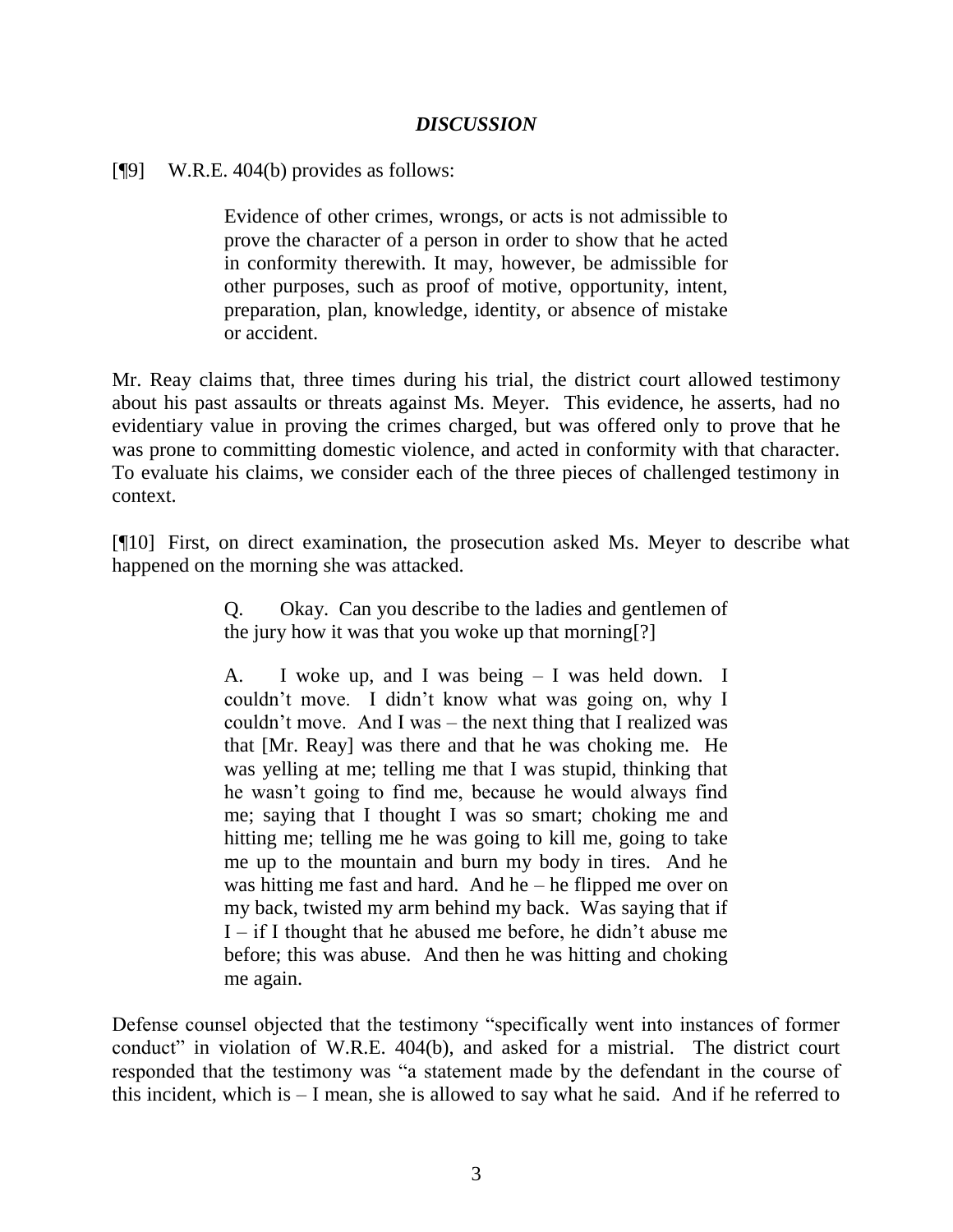an earlier abuse, I don"t know how we keep that out." The district court ruled that the testimony was not prohibited by W.R.E. 404(b) because it "is part of what happened in this incident."

[¶11] The district court's comments suggest that it considered Mr. Reav's statement to Ms. Meyer to be intrinsic evidence. "[E]vidence of other crimes, wrongs, or acts is intrinsic when it "and the evidence of the crime charged are inextricably intertwined or both acts are part of a single criminal episode or the other acts were necessary preliminaries to the crime charged."" *Leyva*, ¶ 22, 165 P.3d at 453, quoting *Howard v. State*, 2002 WY 40, ¶ 12, 42 P.3d 483, 487 (Wyo. 2002). We have expressly held that intrinsic evidence is still subject to analysis under W.R.E. 404(b). *Leyva*, ¶ 23, 165 P.3d at 453. Accordingly, the fact that this evidence involved Mr. Reay"s own statement, made to the victim while committing the actions for which he was charged, does not exempt it from W.R.E. 404(b).

[¶12] We nevertheless affirm the district court"s ruling, because we conclude that Ms. Meyer's testimony did not amount to evidence "of other crimes, wrongs, or acts." According to Ms. Meyer, Mr. Reay"s statement was that "if I thought that he abused me before, he didn"t abuse me before; this was abuse." The phrase "this was abuse" was not about other crimes, wrongs, or acts. It was about the very incident for which Mr. Reay was being tried. The phrase "if I thought that he abused me before, he didn"t abuse me before" was conditional, not a positive assertion that he had abused her before. To the extent it implied past abuse, it gave no details about any particular instance of abuse, and no mention of when, where, or how it may have occurred. Ms. Meyer's testimony was simply too ambiguous to constitute evidence of uncharged misconduct, and under these circumstances, we find that the district court did not abuse its discretion.

[¶13] Second, on direct examination by the prosecution, Ms. Meyer was asked about her efforts, prior to the attack, to get her belongings from Mr. Reay"s apartment.

> A. ... There were two times when I had tried to go and get my things.

. . .

Q. Okay. The one you just testified to, when did that happen?

A. It was fairly recently after I moved out.

Q. Okay. And then there was a second occasion after that?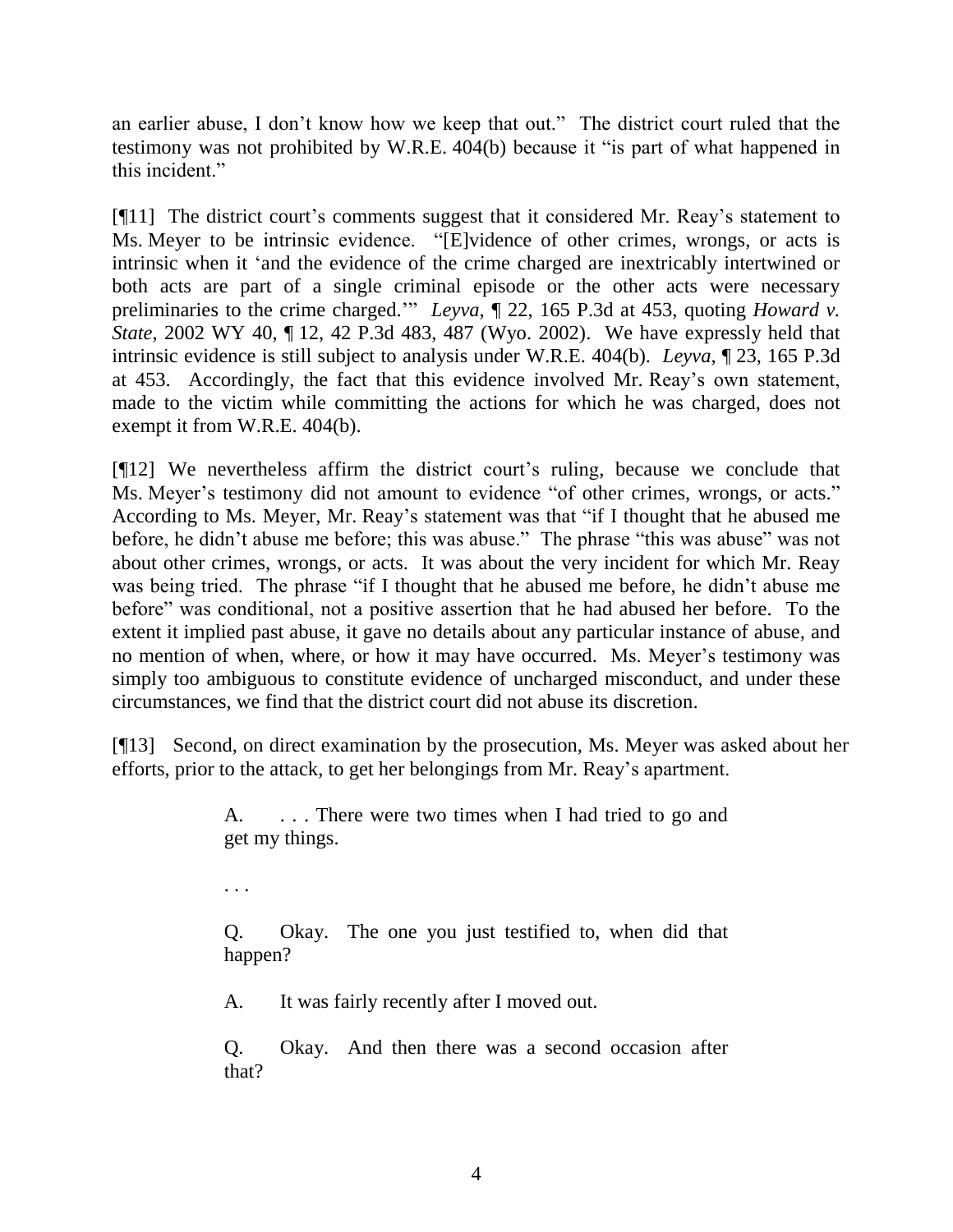A. Yes.

. . .

- Q. Did anybody go with you then?
- A. No; but the police were called.

Q. Okay. And did you come in contact with [Mr. Reay] then?

A. No.

Q. Okay. So you only had actual face-to-face contact with him that [first] time when you went to retrieve your furniture?

A. It wasn"t – it wasn"t face-to-face. I wasn"t – I wasn"t ever able to succeed with getting my things.

Q. Okay. So you never came in face-to-face contact with him, then, again?

A. No.

Defense counsel objected that Ms. Meyer's statement about the police being called amounted to "telling this jury . . . there is bad conduct and acts in the past." He asserted that the evidence was inadmissible under W.R.E. 404(b). The district court overruled the objection, chiefly on the basis that Ms. Meyer"s statement was too vague to constitute evidence of uncharged misconduct.

[¶14] We agree with the district court. Indeed, this testimony is even more ambiguous than the previous example. Ms. Meyer did not indicate who called the police or why they were called. She did not say that the police were called because of something Mr. Reay did, much less that they were called because he threatened her or assaulted her. Her testimony that she had had no contact with Mr. Reay made it seem unlikely that the police were called because Mr. Reay assaulted her. This testimony did not amount to evidence of prior misconduct, and so was not inadmissible under W.R.E. 404(b).

[¶15] Third, we consider the testimony of Mr. Haddon, who related what Ms. Meyer said after being rescued.

Q. Okay. Now, did she identify who the gentleman was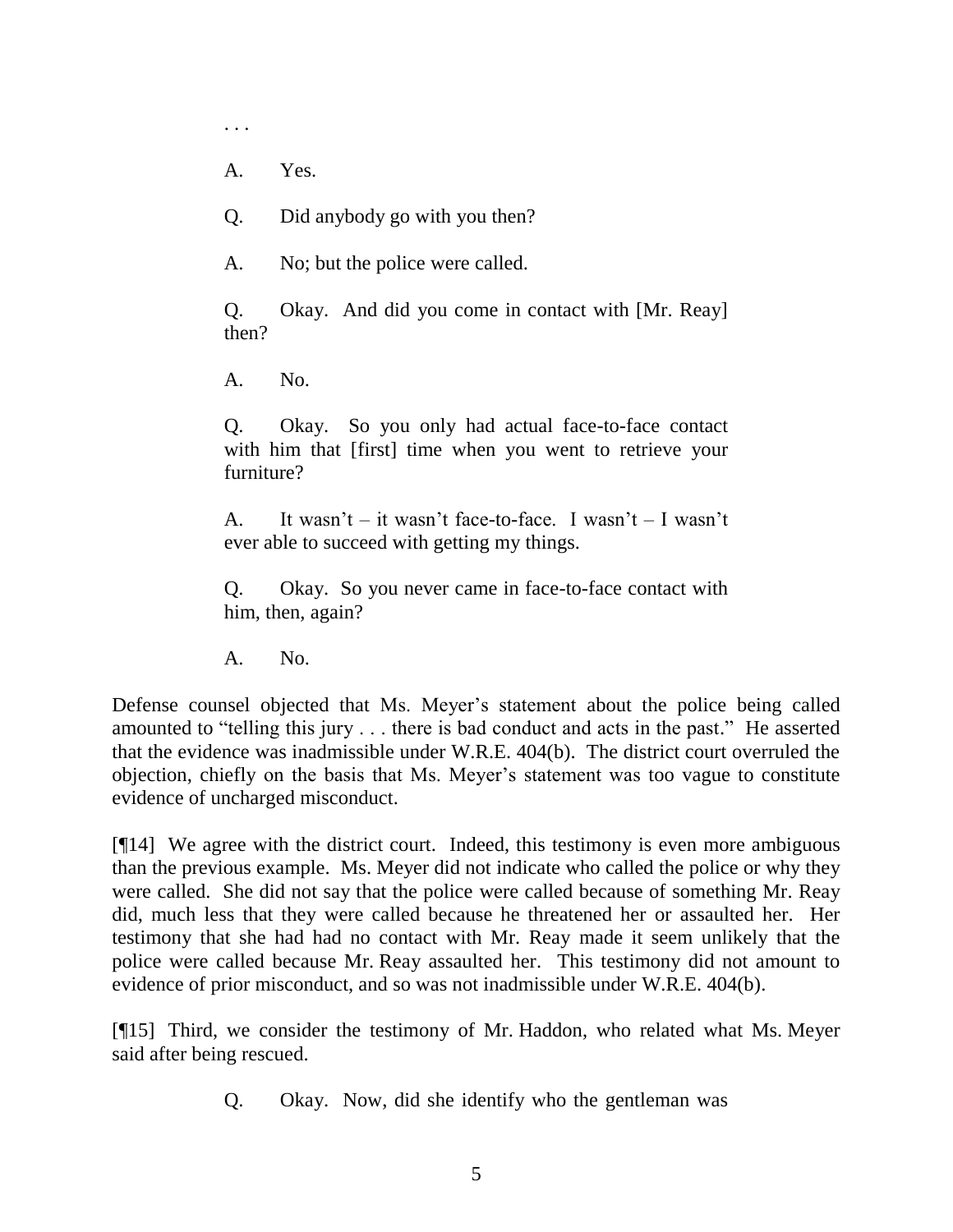that she was in this altercation with?

A. She did.

Q. And who did she identify that person as being?

A. She said his name was Roy Reay.

Q. And were you relaying this information to the individuals you had on 9-1-1?

A. Yes, I was.

Q. Okay. Did she indicate to you anything else at that time?

A. She had said that – that she had woken up with him on top of her.

Q. Okay.

A. That"s how she was awakened.

Q. Okay. Did she say anything else?

A. That he had stated to her that he was going to take her up to Casper Mountain and burn her in a tire fire.

Q. Okay. Is that pretty much all that you got out of her?

A. That, and she – and she said that there was previous instances of – of violence against her by him.

Defense counsel interrupted Mr. Haddon"s testimony with an objection that it "brought up the fact of other violence, acts of violence against . . . Ms. Meyer by Roy Reay. That is clearly 404(b)." Defense counsel moved for a mistrial, but the district court denied the motion, stating that the testimony did not indicate any specifics or reference any particular event. The district court did, however, offer to instruct the jury to disregard the statement, and when defense counsel agreed, this instruction was given:

> Ladies and gentlemen, immediately prior to our recess, Mr. Haddon made a statement that the alleged victim in this matter had referred to prior inciden[ts] between [Ms. Meyer]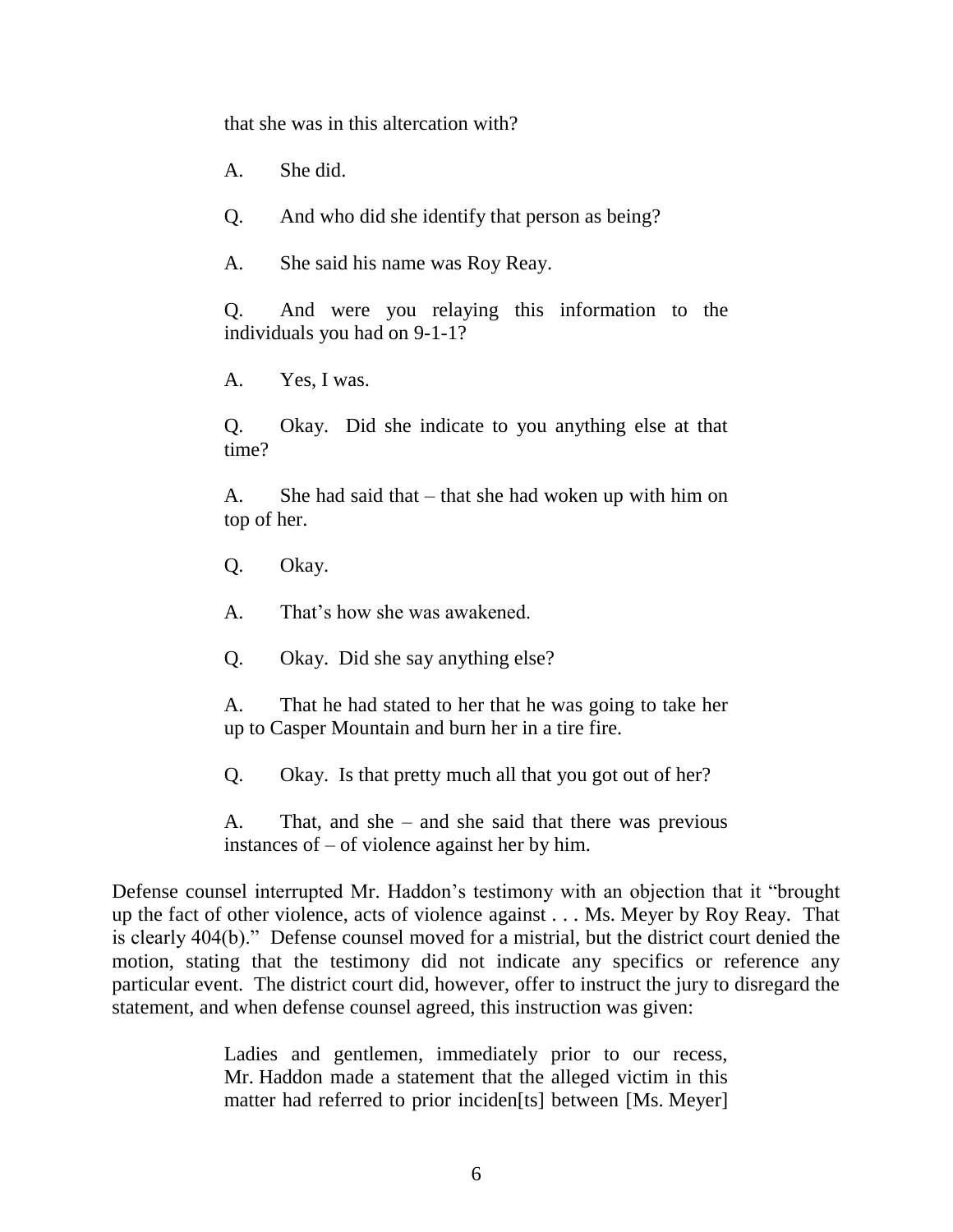and Mr. Reay. You are to disregard that statement, ignore it completely. It is to have no bearing and not to be considered by you when you retire to make your decision as to whether Mr. Reay is or is not guilty of the crimes of which [he has] been charged.

[¶16] Implicit in the district court"s offer of a limiting instruction is the conclusion that the evidence was inadmissible under W.R.E. 404(b). *See Thomas v. State*, 2006 WY 34, ¶ 36, 131 P.3d 348, 358 (Wyo. 2006). We agree. Unlike Ms. Meyer"s vague reference to the police being called, or her testimony about Mr. Reay"s conditional statement, "if I thought that he abused me before, he didn"t abuse me before," Mr. Haddon"s comment was a direct assertion that there had been previous instances of violence against Ms. Meyer by Mr. Reay. This was evidence of uncharged misconduct, and should not have been admitted into evidence without being analyzed as W.R.E. 404(b) requires.

[¶17] However, as the district court stated when it was considering post-trial motions, the "evidence was so strong against Mr. Reay that this statement didn"t add very much to that. With or without the statement, I think the conviction would have been obtained." Our review of the record confirms that there is no reasonable possibility that the verdict might have been more favorable to Mr. Reay without Mr. Haddon"s comment. In particular, Ms. Meyer told the jury that Mr. Reay had previously been convicted of a domestic assault against her. The district court had ruled that the prosecution could not introduce evidence of this conviction in its direct examination of Ms. Meyer, but might be able to use the evidence in redirect if the defense challenged Ms. Meyer's testimony that she had tried to avoid contact with Mr. Reay. Apparently for strategic reasons, it was the defense who asked Ms. Meyer about Mr. Reay"s prior conviction, and the admission of this evidence is not challenged in this appeal. Given Ms. Meyer"s specific testimony about Mr. Reay"s conviction, Mr. Haddon"s rather off-handed comment about previous instances of violence cannot be considered prejudicial. Moreover, the district court instructed the jury to disregard and ignore the statement, and we must presume that the jury followed that curative instruction. *Thomas*, ¶ 37, 131 P.3d at 358. Given the lack of prejudice and the district court's limiting instruction, we find no abuse of discretion in the district court's ruling.

[¶18] Finally, we consider Mr. Reay"s assertion that the district court improperly admitted evidence of prior misconduct pursuant to W.R.E. 404(b) without following the pretrial procedures mandated by *Howard v. State*, 2002 WY 40, ¶ 23, 42 P.3d 483, 491 (Wyo. 2002), and *Gleason v. State*, 2002 WY 161, ¶¶ 27-30, 57 P.3d 332, 342-43 (Wyo. 2002). We emphasize once again that these pretrial procedures are important because they "enhance the defendant"s prospects of receiving due process and a fair trial," as well as "the district court's ability to reflect and rule upon a significant evidentiary issue." *Howard*, ¶ 23, 42 P.3d at 491.